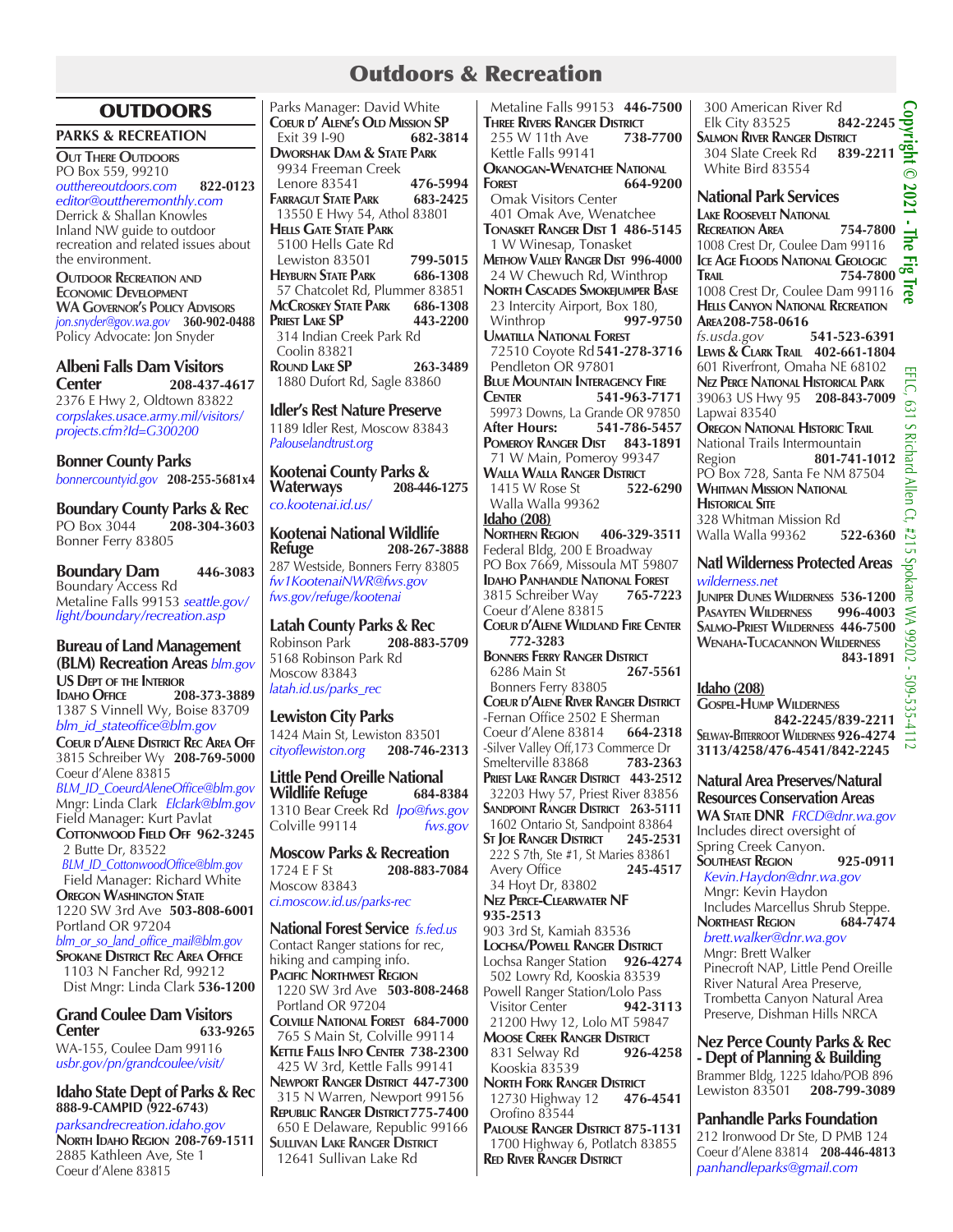*panhandleparksfoundation.org*

Supports the development of parks, open spaces and recreational opportunities in 5 northern most counties of North Idaho.

## **Potlatch - Idaho Recreation**

*idrecreationpermits@potlatchcorp.com recreation.potlatchcorp.com/id/ default.asp* Access to Potlatch Forest holdings.

**Pend Oreille County Parks & Rec** Dir: Greg Snow **447-4821** Dir: Greg Snow **447-4821** Admin: Terri Ann Hedtke **447-6457** *gsnow@thedtke@pendoreille.org*

**Pullman Parks & Rec** Pioneer Center, 240 SE Dexter<br>Pullman 99163 338-3227 **Pullman 99163** *pullmanparksandrec.com*

**Shoshone County Parks** Public Works Dept **208-753-5475** 700 Bank, Ste 35, Wallace 83873

#### **Spokane County Park, Rec & Golf** *spokanecounty.org*

404 N Havana, 99202 **477-4730** Provides recreation for youth, swimming lessons and adult softball, basketball and volleyball. Admittance fees for pool and lake sites and team entry fees based on activity or program.

## **Spokane Parks & Rec 625-6200**

808 W Spokane Falls Blvd, 99201 *my.spokanecity.org/parksrec/* **SPOKANE PARKS FOUNDATION**<br>222 W Mission **326-5233** 222 W Mission **326-5233** Ste 240, 99201 *spokaneparksfoundation.org*

## **Turnbull NWR - National Wildlife Refuge**

26010 S Smith Rd, Cheney 99004<br>fws.gov/turnbull 235-4723 *fws.gov/turnbull* **235-4723**

# **Walla Walla City Parks & Rec**

15 North 3rd, Walla Walla 99362<br>wallawallawa.gov 527-4527 *wallawallawa.gov* **527-4527**

#### **WA DNR Recreation & Facility Access** *rec-map.*

*s3.amazonaws.com/index.html* Online navigation to campgrounds, trail heads and day use areas.

**WA State DNR - Department of Natural Resources** *dnr.wa.gov* **NORTHEAST REGION** 225 S Silke Rd, Colville 99114 *northeast.region@dnr.wa.gov* Includes Little Pend Oreille Forest.

**Washington State Parks - DNR 888-CAMPOUT (226-7688)**

*parks.state.wa.us/101/ FB: WashingtonStateparks* **EASTERN REGION** 

270 Ninth StNE, Ste 200 East Wenatchee 98802 **Alta Lake State Park** 1B Otto Rd, Pateros, WA 98846 **Bridgeport State Park 686-7231** 235A Half Sun Wy, 98813 **Conconully State Park 826-7408** 119 Broadway St, 98819 **CRAWFORD SP** 10381 Boundary Metaline Falls 99152 **446-4065 Curlew Lake SP 775-3592** 62 State Park Rd, Republic 99166

**Fields Spring State Park** 992 Park Rd, Anatone 99401 **Lewis & Clark Trail SP** 36149 SR 12, Dayton 99328 **Mount Spokane State Park** 26107 N Mount Spokane Park Mead 99021 **Palouse Falls State Park**

100 SW Main St PO Box 541, Wastucna 99371 **Pearrygin Lake State Park 996-2370** 561 Bear Creek, Winthrop

98862 **Riverside State Park 465-5064** 9711 W Charles Rd Nine Mile Falls 99026 **Riverside State Park Foundation**  *riversidestateparkfoundation @gmail.comriversidestatepark.org* **Steptoe Battlefield SP 337-6457** S Summit Lp, Rosalia 99170 **Steptoe Butte SP 360-902-8844 WA State Parks Foundation** *wspf.org*

**Whitman County Parks and Recreation 397-6238** 310 N Main St, Colfax 99111<br>Kamiak Butte **878-1869** Kamiak Butte Wawawai County Park **334-3774**

**Wildlife Management Areas WA Dept of Fish and Wildlife** 

**(WDFW)** *wildthing@dfw.wa.gov wdfw.wa.gov/lands/wildlife\_areas/ management\_plans/* **360-902-2515** Admittance to WDFW lands is with a Discovery Pass.

## **YOUTH EDUCATION**

## **Boy Scouts of America**

**Inland NW Council** *nwscouts.org* 411 W Boy Scout Wy, 99201<br>
inwcinfo@bsamail.org 325-4562 *inwcinfo@bsamail.org* **325-4562** Youth development program for ages 6-18 to learn citizenship, personal fitness, leadership, good character and outdoor recreation. **Camp Easton** 23516 S Hwy 97, Harrison 83833

**Camp Grizzly** 1101 Palouse River Rd, Harvard 83834

**Camp Chmepa - Hospice of Spokane** PO Box 2215, 99210 **456-0438** *info@hospiceofspokane.org hospiceofspokane.org* **888-459-0438** Free, three-day summer camp for youth ages 7-15 grieving a death of someone close. Cancelled in 2021.

## **Camp Fire Inland Northwest**

409 N Argonne Rd **747-6191x10** Spokane Valley 99216

*Campfire@campfireinc.org campfireinc.org* **747-6191**  Offers spring & summer camp of school-day programming, Thrive & STEM programming and clubs. Summer day and residential camps open to boys and girls, children with special needs, women and families, featuring outdoor activities and leadership programs. Camps for rent for retreats, reunions and business picnics.

**Camp Dart-lo** 14000 N Dartford Dr, 99208 **Camp Sweyolakan** Mica Bay, Lake Coeur d'Alene

**Camp Kaniksu 208-772-7994 Hospice of North Idaho** 2290 West Prairie Ave Coeur d'Alene 83815 Bereavement Coord: Kaylee Kron *hospiceofnorthidaho.org* For children ages 6-16 who have experienced a loss through death. Offers a safe place to work through grief while having fun in a supportive environment.

## **Camp Wooten Retreat Center**

2711 Tucannon Rd **360-902-8600** Pomeroy 99347

**Chewelah Peak Learning Center 935-7400**

3215 Flowery Trail Rd Chewelah 99109 *awsplearningcenters.org/chewelahpeak/* Provides low cost opportunities for school children to explore environmental and leadership issues. A year-round, 380-bed host facility with staffed kitchen, 50 miles north of Spokane/near 49 Degrees North Ski Resort.

## **EnviroKids' Club 477-7579**

1004 N Freya, 99202 *spokanecounty.org sites.google.com/site/ spokaneenvirokids/* Free club for Spokane County

children grades K-6. Members explore aspects of the environment through quarterly newsletter that includes fun activities, and notices of local events related to the environment.

**Eureka Institute 208-263-2217** Mountain Retreat: 6162 Eureka Rd, Sagle 83860 *eureka-institute.org* Org HQ: 502 Cedar St, Ste I,<br>Sandpoint 83864 **208-265-4000** Sandpoint 83864

*info@eureka-institute.org*  Children's summer camp with games, activities and workshops for ages 8-17 with camping, hiking, biking, swimming, crafts and confidence-building programs.

#### **Friends of Turnbull National Wildlife Refuge**

26010 S Smith Rd *fotnwr.org* PO Box 294, Cheney 99004 Encourages volunteers to help with programs and raise funds to support environmental education programs on and off refuge; operates a nature store. Open weekends April- October.

#### **Girl Scouts of Eastern Washington and Northern Idaho (GSEWNI) 747-8091**

1404 N Ash St, 99201 *gsewni.org customercare@gsewni.org* **Camp Four Echoes - Girl Scouts** 22177 S Four Echoes Rd Worley 83876 **208-664-6827** 

 **Questions 509-747-8091**

*customercare@gsewni.org gsewni.org* Located on the shore of Lake Coeur d'Alene. Offers waterfront activities, STEM skill building and opportunities to explore nature. Provides a variety of camp options for girls grades 1-12, including themed specialty activities, and traditional crafts, songs and campfires.

**Peak 7 Adventures 467-5550** PO Box 349, Mead 99017 **Spokane Warehouse** *peak7.org* 1409 W White Rd, 99224 Serves, primarily under-privileged and at-risk youth in WA and OR. Provides experiences of outdoor adventures in rafting, kayaking, hiking and camping. Low cost and scholarships offered.

**REI Outdoor School 328-9900**

1125 N Monroe St*,* 99201 *rei.com/stores/spokane.html*  Outdoor Prog & Outreach Market Coord: Carol Christensen

#### **Selkirk Outdoor Leadership and Education (SOLE)**

1255 Meadowood Rd Sandpoint 83864 **928-351-7653** *info@soleexperiences.org soleexperiences.org*

**Spokane Parks & Rec 625-6200** 808 W Spokane Falls Blvd, 99201 *my.spokanecity.org/parksrec/* **Corbin Kids Summer Camp**

507 W 7th Ave **625-6677** Fine arts and classes for adults and children 2-11. Fees apply.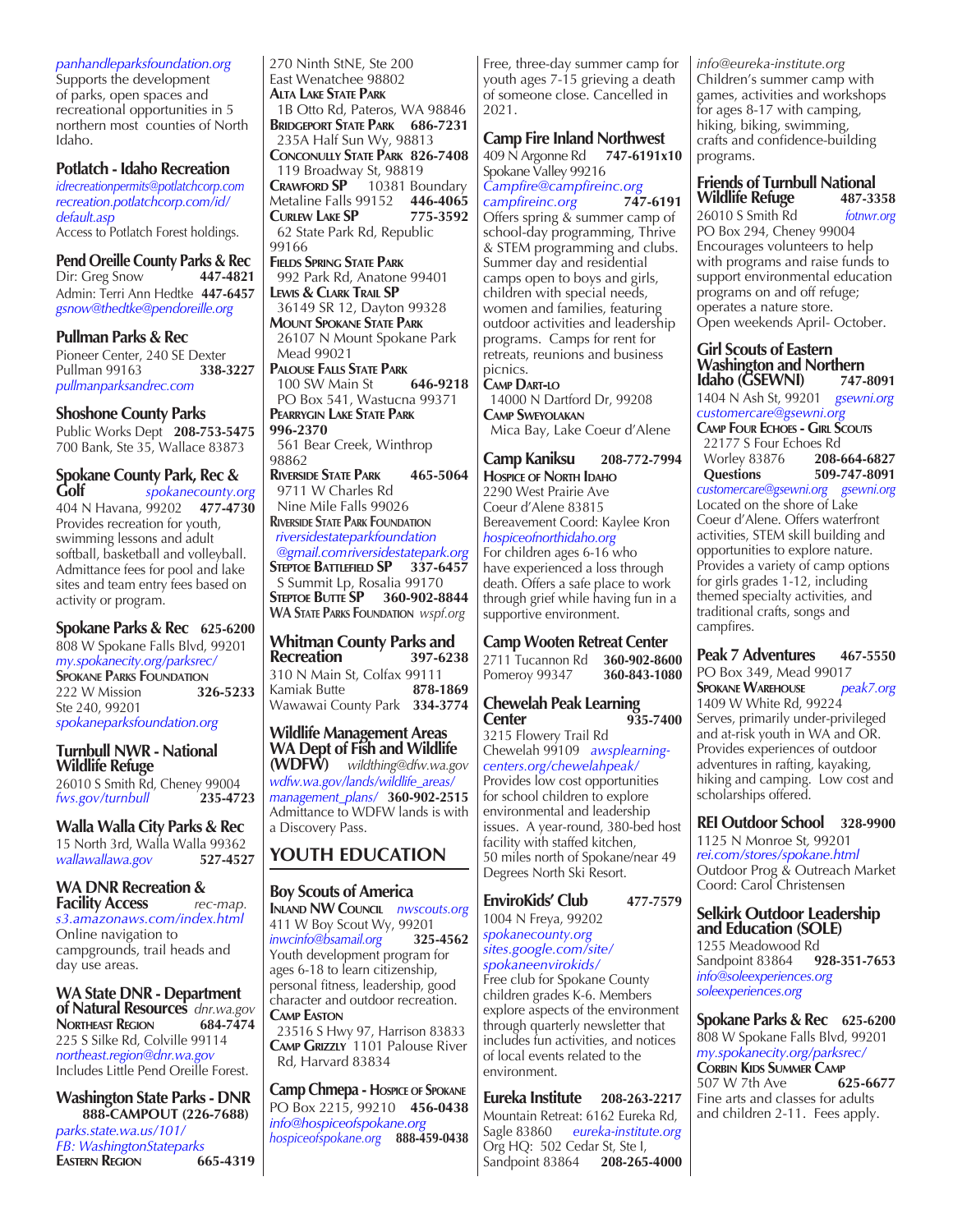## **Student Conservation Assn -**

**SCA** *thesca.org* **206-693-3147** PO Box 18497, Seattle 98118 High school and college age volunteers protect and preserve the environment through conservation projects.

## **Twin Eagles Wilderness School**<br>433 Cedar Springs 208-265-3685

433 Cedar Springs Sandpoint 83864 Tim Corcoran *twineagles.org* Offers nature connection mentoring programs to youth and adults throughout Inland NW, including summer camps.

## **Union Gospel Mission Camp**

6088 Martha Boardman **258-4257** Ford 99013 *uniongospelmission.org ugmcamp@uniongospelmission.org* Partners with local churches to provide free summer camp for children from low-income neighborhoods. Available for rent *uniongospelmission.org/camp-rental/*.

#### **West Valley Outdoor Learning Center 340-1028**

8706 E Upriver Dr, 99212 Dir: Jami Ostby-Marsh *olc.wvsd.org* Gives teachers and students experiences outdoors while instilling an appreciation for fish, wildlife and natural resources.

#### **YMCA Camp Reed 777-9622** Mail: 1126 N Monroe, 99201 *kswain@ymcainw.org ymcainw.org* Admin Dir: Katie Swain Traditional children's summer camp on Fan Lake, 30 miles N of Spokane for children and teens ages 6 to 15 including mini-camp, counselor-in-training program, and family camp.

**YMCA Summer Day Camps**  *ymcasinw.org* **777-9622**

#### **College/University Outdoor Rec EWU EPIC ADVENTURES**  150K Rec Cntr, Cheney 99004  *ewu.edu/recreation/epic-adventures* **GONZAGA OUTDOORS**  Hemmingson Center 015  *outdoors@zagmail.gonzaga.edu gonzagaoutdoors.gonzaga.edu FB: GonzagaOutdoors* **LEWIS-CLARK (LEWISTON) OUTDOOR Adventures Program208-792-2804**  *bllytle@lcsc.edu lcsc.edu/campus recreation/lcsc-outdoor-adventures/* **NIC Campus Rec 208-769-7809**

 *jacob.rothrock@nic.edu nic.edu* Program Coord: Jacob Rothrock **UI Outdoor Prog 208-885-6810**

 1000 Paradise Crk, Moscow 83843  *tgfulton@uidaho.edu uidaho.edu/current-students campus-recreation/outdoor-program/*

**Whitworth Outdoor Rec 777- 4561** 300 W Hawthorne Rd, 99251

#### *whitworthoutdoors@gmail.com whitworthoutdoors.com*

**WSU – Outdoor Recreation Center** Student Recreation Center on<br>North Fairway Dr. 335-1892 North Fairway Dr **335-1892**<br>Pullman 99163 *urec@wsu.edu*  Pullman 99163 *urec@wsu.edu urec.wsu.edu/outdoor-recreation/*

## **SCIENCE EDUCATION**

**Animal Museums & Zoology Appaloosa Museum & Heritage Center Foundation 208-882-5578** 2720 W Pullman Rd, Moscow 83843 *appaloosamuseum.com* **WSU Museums & Collections** *wsu.edu* **WSU School of Biological Sciences Charles R Conner Museum of Zoology 335-3515**  Abelson Hall, 1st Flr, Pullman  *www.sci.wsu.edu/cm/* **Entomological Collection** WSU Food Science & Human Nutrition, Bldg #157 **335-3394**  *entomology.wsu.edu* **335-5504 HENRY W SMITH SOIL MONOLITH**<br>**COLLECTION** 335-1859 **COLLECTION 335-1859**<br> **1255-2471**<br> **1255-2471**  Johnson Hall, #114 **335-3471 Worthman Veterinary Museum** McCoy Hall # 203 **335-9515**  *vetmed.wsu.edu* **William F. Barr Entomological Museum-University of Idaho** Department of Entomology, Plant Pathology & Nematology Ag Science# 136 **208-885-7079**  *leblancl@uidaho.edu uidaho.edu*

## **Astronomy & Physics**

**Palouse Astronomical Society**  *palouseastro.org FB: Palouseastro* **SFCC PLANETARIUM**  Science Bldg #28 Mail: 3410 W Whistalks Wy, 99224  *spokanefalls.edu/Resources/ Planetarium/Home.aspx?page=PV2* **Spokane Astronomical Society**  *spokaneastronomical.org* **WSU Planetarium Dept of Physics and Astronomy** 231 Sloan Hall, Spokane St<br>Pullman 99163 **335-1698**  Pullman 99163 **335-1698**  *physics.wsu.edu/planetarium* **Astronomy Club 335-8518 James Richard Jewett Observatory**  *physics.wsu.edu/about/observatory*

## **Education, General**

**THE CHILDREN'S MUSEUM OF WALLA**<br>WALLA *CHIWWW.OD* **Walla** *cmwww.org* 77 Wainright Dr, 99362 **Mobius Spokane** *mobiusspokane.org* **321-7121 Mobius Kids Children's Museum** 808 W Main, Lower Lvl, 99201<br>**MOBIUS SCIENCE CENTER** 443-5669 **Mobius Science Center 443-5669** 331 N Post St, 99201 **321-7133** Mail: 808 W Main, LL015, 99201 **Palouse Discovery Science Center** 950 NE Nelson Ct **332-6869**  Pullman 99163 *palousescience.net* **Spokane County - Environmental Services - Spokane County Water**

#### **Resource Center**

1004 N Freya St, 99202 *wrc@spokanecounty.org spokanecounty.org/1192/Water-Resources FB: Spokane-County-Water-Resource-Center* **477-7577** Public education on conservation and protection for the Spokane Valley-Rathdrum Aquifer. **Washington Natural Areas Prog - DNR 509-925-0911** Eastside Assistant Ecologist Ellensburg-based: Molly Jennings *molly.jennings@dnr.wa.gov* Access for approved scientific research and other environmental education activities.

## **Environmental Studies College of Natural Resources Univ of Idaho 208-885-8981** 975 W 6th St, Moscow 83843  *cnr@uidaho.edu uidaho.edu/cnr* **EASTERN WASHINGTON UNIVERSITY**<br>130 Science Hall **359-7959**

130 Science Hall Cheney 99004 *cnezat@ewu.edu ewu.edu/cstem/departments/ environmental-science* **Gonzaga University 313-5885** 502 E Boone Ave, Box 52, 99258

 *gucas@gonzaga.edu*  Kevin Hendrickson *gonzaga.edu/envs* **Hells Canyon Institute Lewis and Clark State College** Nature Conservancy, Garden<br>Creek Ranch 208-792-2529 **Creek Ranch**  Mail: LSCS Humanities Division Thomas Jefferson Hall 007 Lewiston 83501  *hmdalygaleano@lcsc.edu lcsc.edu/ humanities/hells-canyon-institute* **SCC Environmental Sciences Dept** 1810 N Green St, Bldg 8, 99217<br>scc.spokane.edu 533-7295  *scc.spokane.edu* **533-7295**

**WSU School of the Environment** PO Box 642812 **335-3009**  Pullman 99164 *soe@wsu.edu environment.wsu.edu* **Whitworth University 777-4597** Robinson Science Hall Mail: 300 W Hawthorne Rd

 Spokane 99251 *whitworth.edu gcasady@whitworth.edu*

## **Geology and Minerals**

**Geological Survey, State offices WASHINGTON**  904 W Riverside, Rm 202, 99202 **IDAHO** University of Idaho Morril Hall, 3rd Floor Moscow 83844 **208-885-7991**  *idahogeology.org* **ICE AGE FLOODS INSTITUTE** 954-4242<br>**CHENEY-SPOKANE CHAPTER** *<i>iafi.org***</u> Cheney-Spokane Chapter** *iafi.org* PO Box 622, Cheney 99004 **Priest River Museum & Timber Educational Center** 301 Montgomery St Priest River 83856 **208-448-2721 Shoshone County Mining & Smelting Museum aka Staff House Museum** 820 McKinley Ave **208-786-4141**

Kellogg *staffhousemuseum.com*  **Sierra Silver Mine Tour 208-752-5151** 420 5th St, Wallace 83873 **Stonerose Interpretive Center and EOCENE FOSSIL SITE** 15-1 N Kean *stonerosefossil.org* PO Box 987, Republic 99166 **Wallace District Mining Museum** 509 Bank St **208-556-1592**  Wallace 83873 *wallaceminingmuseum.org*

## **Plant Collections**

**WSU Museums & Collections** *wsu.edu* **Marion Ownbey Herbarium 335-3250** Heald Hall # G9 *wsu.edu/~wsherb* **Mycological Herbarium** Johnson Hall# 339 **335-9541**  *mycology.wsu.edu*

## RECREATION

**IRONMAN 70.3 CDA** *Ironman.com* **North Pend Oreille Valley Lions Club Railriders** *lionsrailriders.com* **844-RAILRIDE 844-724-5743 Spokane Fencers Unlimited** 2710 N Madelia, 99207 **891-1344** *spokanefencersunlimited.com* **Ultimate Frisbee** *discnw.org usaultimate.org/local/* **Spokane Ultimate Frisbee** *FB: 97129417452* **Spokane Summer Parkways** *summerparkways.com* **Spokatopia** *spokatopia.com*

*shallan@outtheremonthly.com* Shallan & Derrick Knowles **822-0123**

#### **ATHLETIC & FITNESS CENTERS**

**Airway Heights Recreation Center** 11405 W Deno Rd Airway Heights 99001 *airwayheightsparksandrec.org foregolftournament.com/charitygolf-tournament/* **Columbia Cove Community Center** City of Brewster **689-2994 Fit4Life Coalition** *FB: OmakfitforLife* **Golf Classics/Tournaments, Charity** *foregolftournament.com/charitygolf-tournament/ cancercarenorthwest.com/ccnwfoundation-annual-golf-classic/ FB: cottonclassic lilacblind.org/golf/ hospiceofspokane.org/giving/ fundraising-events/scramble-forhospice/ kh.org/foundation-golf-tournament wahospitality.org/wra-eventsspokane-golf-tournament thepnga.org* **Goth Rugby** 1324 N Liberty Lake Rd, Ste 293<br>Liberty Lake 99019 228-8170 Liberty Lake 99019 *brett@gothrugby.com FB: Goth Rugby gorugby.com* **Hoopfest 624-2414** 601 W Riverside, Ste 206, 99201 PO Box 599, 99210 Rick Steltenpohl *spokanehoopfest.net*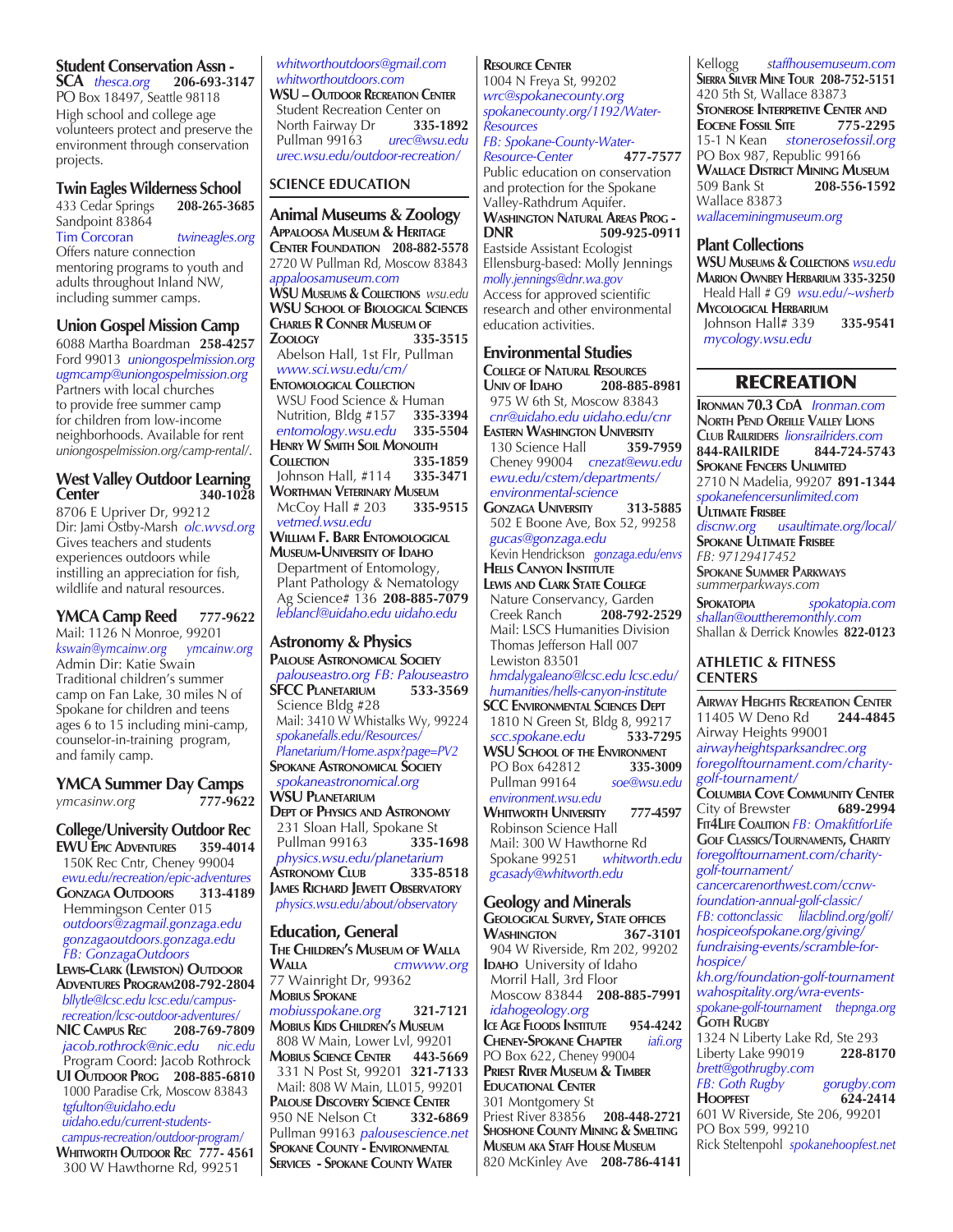#### **HUB Sports Center**

19619 E Cataldo Ave **927-0602** Liberty Lake 99016 PO Box 604, Greenacres 99016 *info@hubsportscenter.org hubsportscenter.org*

**Lets Move, Cheney** *cityofcheney.org FB: letsmovecheney on FB* **Living Active & Active transportation - SRHD 324-1555** 1101 W College, 99201 *srhd.org* Active living offers proven health

benefits, can reduce car trips and helps the environment. **MUV Fitness - St Luke's Rehab Downtown** 809 W Main, 99207 **South** 5501 S Regal St, 99223 **North** 603 E Holland, 99218 **East** 14927 Sprague, 99216 **Step UP and Go 232-8138** 501 N Riverpoint Blvd, Ste 245, 99201 *stepupandgo.org* **YMCA 777-YMCA (9622)** *ymcainw.org* **Central** 930 N Monroe, 99201 **North** 10727 N Newport Hwy, 99218 **South** 2921 E 57th, 99223 **Spokane Valley** 2421 N Discovery Pl, 99216

**Lighthouse YMCA** 1905 Pine St, Sandpoint 83864

#### **BIKING**

*thebikehub.com bikeleague.org colvelo.org christiancycling.com cyclecelebration.com spokefest.org*  $e<sub>vergreene</sub> = 0$ *pullmanchamber.com/bikeweek wabikes.org* **Baddlands Cycling Club** 418 E Pacific, Ste 101, 99202<br>baddlands.org **456-0432** *baddlands.org* **456-0432 Bicycle Advisory Board City of Spokane 625-6096** *lmeuler@spokanecity.org my.spokanecity.org/bcc/boards/ bicycle-advisory-board* **Biking Betties of the Inland NW** *FB: 303630576452095* **Coeur d'Alene Ped & Bike** *cdaid.org mmccully@cdaid.org* **208-292-5766 Healthy Communities Prog - SRHD** 1101 W College, 99201 Bicycle safety. **324-1530 Lake City Trail Alliance** *FB: LakeCityTrailAlliance* **Lewis Clark Bicycling Alliance** 215 D St, Lewiston 83501 *lewisclarkmpo.org* **208-298-1345 Pend Oreille Pedalers Bicycle Club** PO Box 2451, Sandpoint 83864 *POPpedalers@gmail.com pendoreillepedalers.com* **Spokane Bicycle Club 990-1474** PO Box 8802, 99203 *spokanebicycleclub@gmail.com FB: spokanebicycleclub spokanebicycleclub.org*

**Bike Share Programs/Rental WheelShare 625-6804** *spokanecity.org*

**Coug Bikes - WSU** *urec.wsu.edu* **EPIC Bike Shop - EWU 359-4014** 1106 Washington, Cheney 99004<br>LAKE CITY BIKE SHARE 758-1119 **Lake City Bike Share 758-1119 Lime** *li.me* **University of Idaho** *ridegotcha.com*

**Bike Repair/Retail PALOUSE BICYCLE COLLECTIVE**<br>224 W 3rd St **208-25** 224 W 3rd St **208-254-0094** Moscow 83843 *palousebicycle.org* **SHACKTOWN COMMUNITY CYCLE** 611 W 2nd, 99201 **332-1264** *shacktownbnb@gmail.com FB: shacktowncomm* **Spokane Bike Swap & Expo** *spokanebikeswapvolunteers@ gmail.com spokanebikeswap.com*

**Bicycling Events, Charity Blazing 100 - Rotary of Colville** *Blazing100.org*  **Chafe 150 Gran Fondo** *chafe150.org*  **Rotary in Motion - Liberty Lake** *rotaryinmotion.com* **Spokane Aurora NW Rotary Club Lilac Century** *lilaccentury.com*

**Byways, Info** *scenicbyways.info fhwa.dot.gov/byways wsdot.wa.gov/LocalPrograms/ ScenicByways/Map.htm* **Experience Washington** *experiencewa.com* **866-964-8913 North Central Idaho Travel Assn 877-364-3246** *info@northcentralidaho.info* **Byways, Scenic International Selkirk Loop** PO Box 920 **208-267-0822** Bonners Ferry 83805 **888-823-2626**   *info@selkirkloop.org selkirkloop.org* **Lake Coeur d'alene Scenic Byway** Coeur d'Alene Area Chamber of Commerce **208-664-3194 Lewis and Clark Scenic Byway** Jim Sayce **360-642-3072**  *JimSayce@centurytel.net* **North Pend Oreille Scenic Byway**  *byway@povn.com*  **Northwest Passage Scenic Byway** LC Valley Chamber of Commerce *lcvalleychamber.org* **800-933-2128 The Palouse Scenic Byway 334-3565** Pullman CofC **800-365-6948** 415 N Grand Ave, 99163  *palousescenicbyway.com*  **Panhandle Historic Rivers Passage Scenic Byway - Priest River CofC**  *priestriverchamber.com* **208-448-2721 St Joe River Scenic Byway** St. Maries CofC  *stmarieschamber.org*

#### **Mountain Biking, Events** *bikemoscow.org*

*emdesports.com/inlandnw* $c$ *vclocross.html FB: michael-ds-eatery/hilly-nillygravel series nationalmtb.org nomadzracing.com silvermt.com roundandround.com spokatopia.com trekcda.com velo-northwest.com washingtonleague.org*

**Midnight Century**  *midnightcentury.com* **Route of the Hiawatha** Lookout Pass Ski & Rec Area PO Box 108, Wallace 83873  *info@skilookout.com* **208-744-1301**  *ridethehiawatha.com*

## **HIKING & MTN CLIMBING**

*alltrails.com/us/Washington/Spokane bchi.org bchw.org pnt.org idahotrailsassociation.org FB: Inland-Northwest-Trails-Coalition meetup.com/Inland-Northwest-Hikers traillink. com/city/Spokane-wa-trail washingtonstatetrailscoalition.org* **Backcountry Horsemen of WA** Supports equestrian rights and recreation on public lands. **Inland Empire Chapter** Inland NW Wildlife Council<br>6116 N Market<br>951-9225 6116 N Market **951-9225** POB 14371, Spokane Valley 99214  *bchw.org* **991-8322 FERRY COUNTY CHAPTER BCHW**<br>PO Box 1124 775-9998 PO Box 1124 **775-9998** Republic 99166 *fccbchw.com* **Methow Valley Chapter**<br>mybch.com 429-2955  $m$ *vbch.com* **NE Chapter of Back Country Horsemen (NEBCH)** *nebchw.com* PO Box 3094, Deer Park 99006 **Okanogan Valley Chptr 486-4665 Ponderosa** *pbchw.com***466-2225 POB 1184, Airway Heights 99001**<br>**SPIKIDK** 507-4893 **Selkirk 507-4893**  $i$ errry@reel.net **Idaho (208) BCH of North Central Idaho**  *rockinranchjk@gmail.com FB: BCHofNorthCentralIdaho*  **Palouse** *palousebch.org* **596-1222 PANHANDLE BCH**  POB 1903, Hayden 83835 *pbch.org* **Priest River Valley BCH** *prvbch.com* **425-503-2836 Bill Chipman Palouse Trail Pullman Civic Trust** PO Box 322, Pullman 99163 *pullmancivictrust.org* **Columbia Plateau Trail State Park** 100 SW Main St Washtucna 99371 **EASTERN WASHINGTON 838-7078**<br> **ORIENTEERING CLUB** *ewoc.org* **ORIENTEERING** CLUB PO Box 944, 99210 **Ed Corkhill Trail** *kendrick-juliaetta.org* **Ferry County Rail Trail Partners** PO Box 3, Malo 99150 *info@ferrycountyrailtrail.com ferrycountyrailtrail.com* **Friends of the Bluff 481-1824** PO Box 30771, 99223 *pkeegan610@gmail.com friendsofthebluff.org* **Friends of the Centennial Trail** PO Box 351, 99210 **624-7188** *friends@spokanecentennialtrail.org spokanecentennialtrail.org* **Friends of the Coeur d'Alene Trails** PO Box 804 *friendsofcdatrails.org* Wallace 83873 **208-691-9169**

**Friends of the Little Spokane River Valley 466-2823** PO Box 18191, 99228 *flsrv.org*  **Friends of Scotchman Peaks Wilderness** *scotchmanpeaks.org* PO Box 2061, Sandpoint 83864 *henry@scotchmanpeaks.org* Henry Jorden<br>**GEOCACHING Geocaching** *geocaching.com* **Idaho State Dept of Parks & Rec 888-9CAMPID (922-6743)** *parksandrecreation.idaho.gov* Coeur d' Alene Parkway **699-2224** Trail of Coeur d'Alenes **682-3814 Inland NW Hikers** *Inland-North west-Hikers on Meetup.com* **Latah Trail Foundation** PO Box 9344 **208-874-3860** Moscow 83843 *latahtrail@gmail.com latahtrailfoundation.org* **Methow Valley Sport Trails**  *mvsta.com* **485-3323 North Idaho Centennial Trail Foundation 208-292-1634** 105 N 1st St, Ste 100, CdA 83814<br>info@nictf.org itsmytrail.com *itsmytrail.com* **Northeast WA Trails 684-4571** c/o Tri-County Economic Develop District, 986 S Main, Ste A,<br>Colville 99114 **800-776-7318** Colville 99114 **800-776-7318** *trails@teddonline.com newashingtontrails.com* **Palouse to Cascades SP Trail** 150 Lake Easton SP Rd Easton 98935 **337-6457 Washington Trails Association** 705 2nd Ave, Ste 300<br>Seattle 98104 206-625-1367 Seattle 98104 **206-625-1367**<br>
hweiler@wta.org wta.org *hweiler@wta.org wta.org* Eastern WA Regional Coord: Holly Weiler **808-0887 Trail Running** *kaniksufamily.com active.com ccc50K.com*

*Kaniksuultras.com mudfactor.com mountainmagicrun.com nsplit.com palouseroadrunners.com Priestlake.com/smokechaser runforthehills.me spokatopia.com trailmaniacs.com ultrasignup.com*

#### **ROLLER DERBY**

*wftda.com snakepitrollerderby.com* **Cherry Bomb Brawlers - Spokane** Boomtown, 2823 N Madelia, 99218 *cherrybombbrawlers.com* **Lilac City Roller Derby** *lilaccityrollerderby.com FB: LilacCityRollerGirls* **Palouse River Rollers** Gladish Community and Cultural Center, 115 NW State St PO Box 908, Pullman 99163 *palouseriverrollers@gmail.com palouseriverrollers.com* **Rolling Hills Derby Dames** Gladish Community Center PO Box 1486, Pullman 99163 *rollinghillsderbydames@gmail.com rollinghillsderbydames.com* **Walla Walla Sweets Rollergirls**

*wallawallasweetsrollergirls@gmail.com wallawallasweetsrollergirls.com*